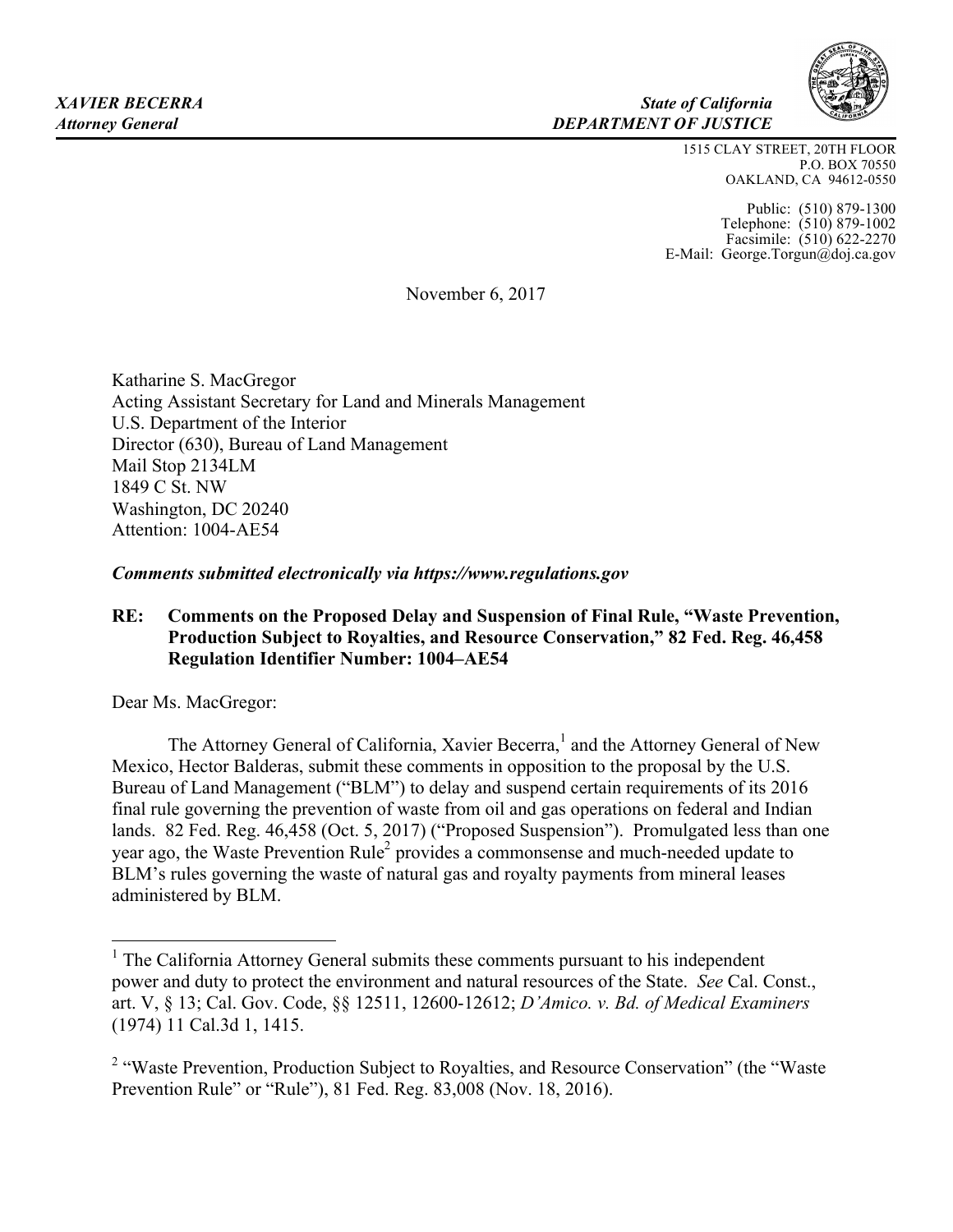BLM's current proposal to delay and suspend the Waste Prevention Rule is devoid of legal justification and violates the fundamental requirements of the Administrative Procedure Act ("APA"). Indeed, BLM has failed to articulate a valid basis for suspending a rule that it recently found was needed to fulfill its statutory mandates and ensure the environmentally responsible development of oil and gas resources on federal and Indian lands, nor has it explored alternatives to address any alleged deficiencies in the Rule. Moreover, BLM's stated justification of avoiding "substantial" compliance costs for operators to meet the requirements of the Rule is contradicted by its own findings that such costs are minor and represent a tiny fraction of the profit margin for even the smallest companies.

BLM's reliance on Executive Order 13783 and Secretarial Order 3349 also provides no basis for suspension or delay of the Waste Prevention Rule's requirements, given the agency's own admission that the Proposed Suspension will have no impact on energy development on federal or Indian lands. Furthermore, BLM has improperly predetermined the outcome of this Proposed Suspension, as exposed through its assurances in court filings — prior to considering any public comments on this issue — that the suspension is in essence a done deal. For all of these reasons, Attorney General Becerra and Attorney General Balderas strongly recommend that BLM halt its arbitrary rush towards delay and suspension, and preserve the Waste Prevention Rule's important requirements to protect public resources, boost royalty receipts for American taxpayers, and ensure the safe and responsible development of oil and gas resources.

# **I. BLM Has Failed to Explain How Delay and Suspension of the Waste Prevention Rule Will Fulfill the Agency's Statutory Mandates to Prevent Waste and Ensure the Safe and Responsible Development of Federal Oil and Gas Resources.**

Under the Administrative Procedure Act, courts will set aside an agency action that is "arbitrary, capricious, an abuse of discretion, or otherwise not in accordance with law." 5 U.S.C. § 706(2)(A). An agency action is arbitrary and capricious where the agency (i) has relied on factors which Congress has not intended it to consider; (ii) entirely failed to consider an important aspect of the problem; (iii) offered an explanation for its decision that runs counter to the evidence before the agency; or (iv) is so implausible that it could not be ascribed to a difference of view or the product of agency expertise. *Motor Vehicle Mfrs. Ass'n of U.S., Inc. v. State Farm Mutual Automobile Ins. Co.*, 463 U.S. 29, 43 (1983) ("*State Farm*").

An "agency changing its course by rescinding a rule is obligated to supply a reasoned analysis for the change." *Id*. at 42. The Supreme Court has clarified that while an agency need not show that a new rule is better than the rule it replaced, it must demonstrate that "there are good reasons" for the replacement. *F.C.C. v. Fox Television Stations, Inc.*, 556 U.S. 502, 515 (2009). Further, an agency must "provide a more detailed justification than what would suffice for a new policy created on a blank slate" when "its new policy rests upon factual findings that contradict those which underlay its prior policy." *Id*. Any "unexplained inconsistency" between a rule and its repeal is "a reason for holding an interpretation to be an arbitrary and capricious change." *Nat'l Cable & Telecomms. Ass'n v. Brand X Internet Servs.,* 545 U.S. 967, 981 (2005). Moreover, an agency cannot suspend a validly promulgated rule without first "pursuling]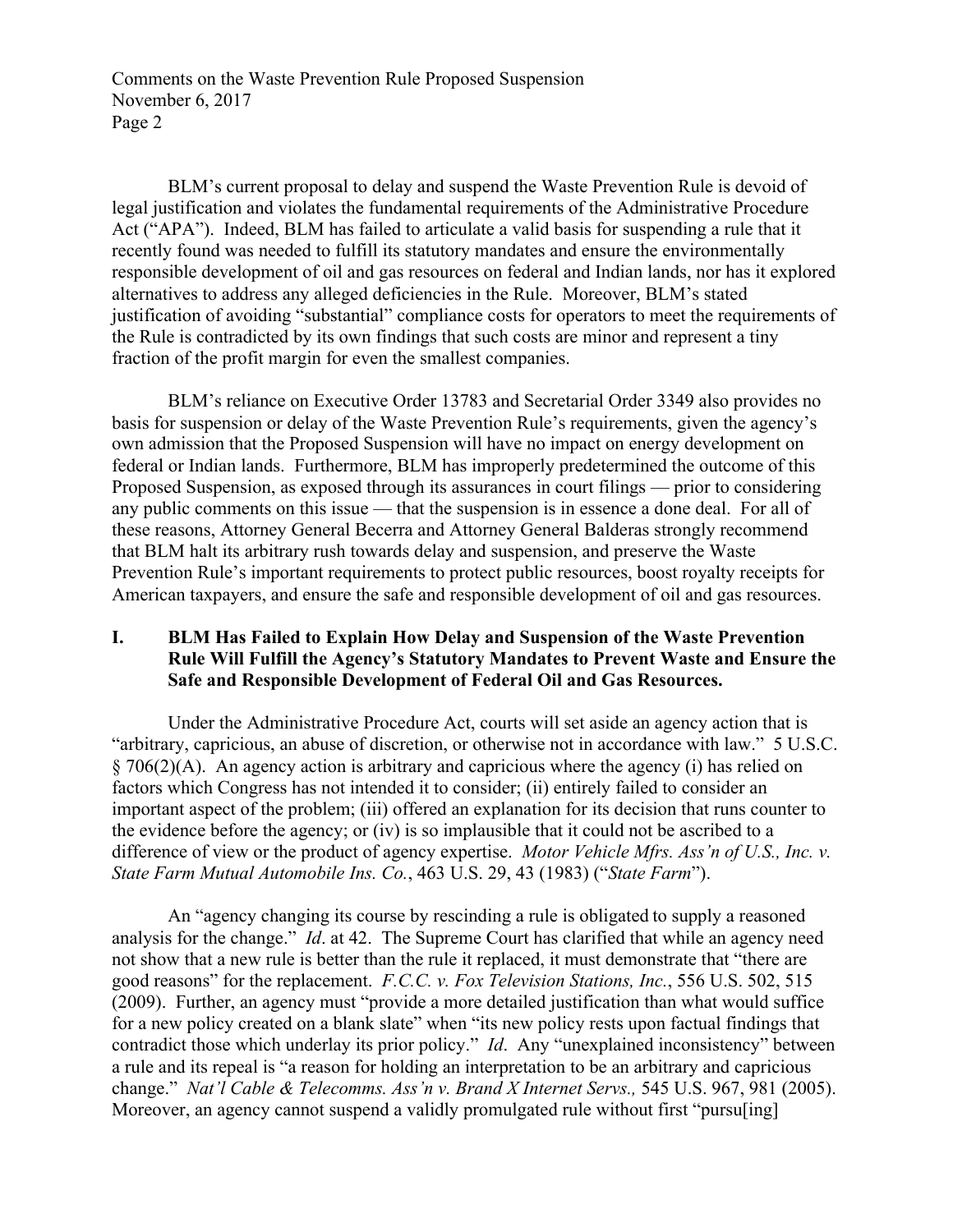available alternatives that might have corrected the deficiencies in the program which the agency relied upon to justify the suspension." *Public Citizen v. Steed*, 733 F.2d 93, 103 (D.C. Cir. 1984).

Applying these rules, in *Humane Soc. of U.S. v. Locke*, the Ninth Circuit vacated a National Marine Fisheries Service determination that contradicted earlier factual findings by the agency. 626 F.3d 1040, 1051 (9th Cir. 2010). The court noted that "[d]ivergent factual findings … raise questions as to whether the agency is fulfilling its statutory mandates impartially and competently." *Id*. at 1049. The Ninth Circuit also overturned an exemption to the Department of Agriculture's roadless rule because the agency failed to justify a conclusion that contradicted factual findings it made on the same topic two years earlier. *Organized Village of Kake v. U.S. Dept. of Agric.*, 795 F.3d 956 (9th Cir. 2015). The court emphasized that the agency had reached opposite conclusions "[o]n precisely the same record," and that such an "unexplained inconsistency" was arbitrary and capricious. *Id*. at 966-67. The court went on to note that "even when reversing a policy after an election, an agency may not simply discard prior factual findings without a reasoned explanation." *Id*. at 968.

As described in the Waste Prevention Rule, BLM is charged by statute with ensuring that the public benefits from mineral production on public lands by preventing waste of oil and gas resources and securing the adequate payment of royalties to federal, state, and tribal governments from such production. 81 Fed. Reg. at 83,019-20. In addition, BLM is tasked with regulating the physical impacts of oil and gas development on public lands to prevent environmental harm and protect public welfare. *Id*. at 83,020; *see id.* at 83,009, 83,014 (discussing BLM's mandate to prevent undue waste and discussing benefits of increased natural gas supplies, increased royalty revenues, decreased air pollution and climate change impacts, and reduced visual and noise impacts from flaring).

In particular, the Mineral Leasing Act of 1920 ("MLA"), 30 U.S.C. § 181 *et seq*., provides BLM with broad regulatory power to require oil and gas lessees to observe "such rules … for the prevention of undue waste as may be prescribed by [the] Secretary," to protect "the interests of the United States," and to safeguard "the public welfare." *Id*. § 187. The MLA specifically requires that "[a]ll leases of lands containing oil or gas … shall be subject to the condition that the lessee will … use all reasonable precautions to prevent waste of oil or gas developed in the land … ." *Id*. § 225. Pursuant to the Federal Oil and Gas Royalty Management Act of 1982 ("FOGRMA"), 30 U.S.C. § 1701 *et seq*, Congress provided that lessees would be "liable for royalty payments on oil or gas lost or wasted from a lease site when such loss or waste is due to negligence on the part of the operator of the lease, or due to the failure to comply with any rule or regulation, order or citation issued under this chapter or any mineral leasing law." *Id*. § 1756.

Furthermore, the Federal Land Policy and Management Act ("FLPMA"), 43 U.S.C. § 1701 *et seq*., provides BLM with broad authority to regulate "the use, occupancy, and development of the public lands." *Id*. § 1732(b). Among other requirements, FLPMA mandates that BLM manage public lands "in a manner that will protect the quality of … ecological,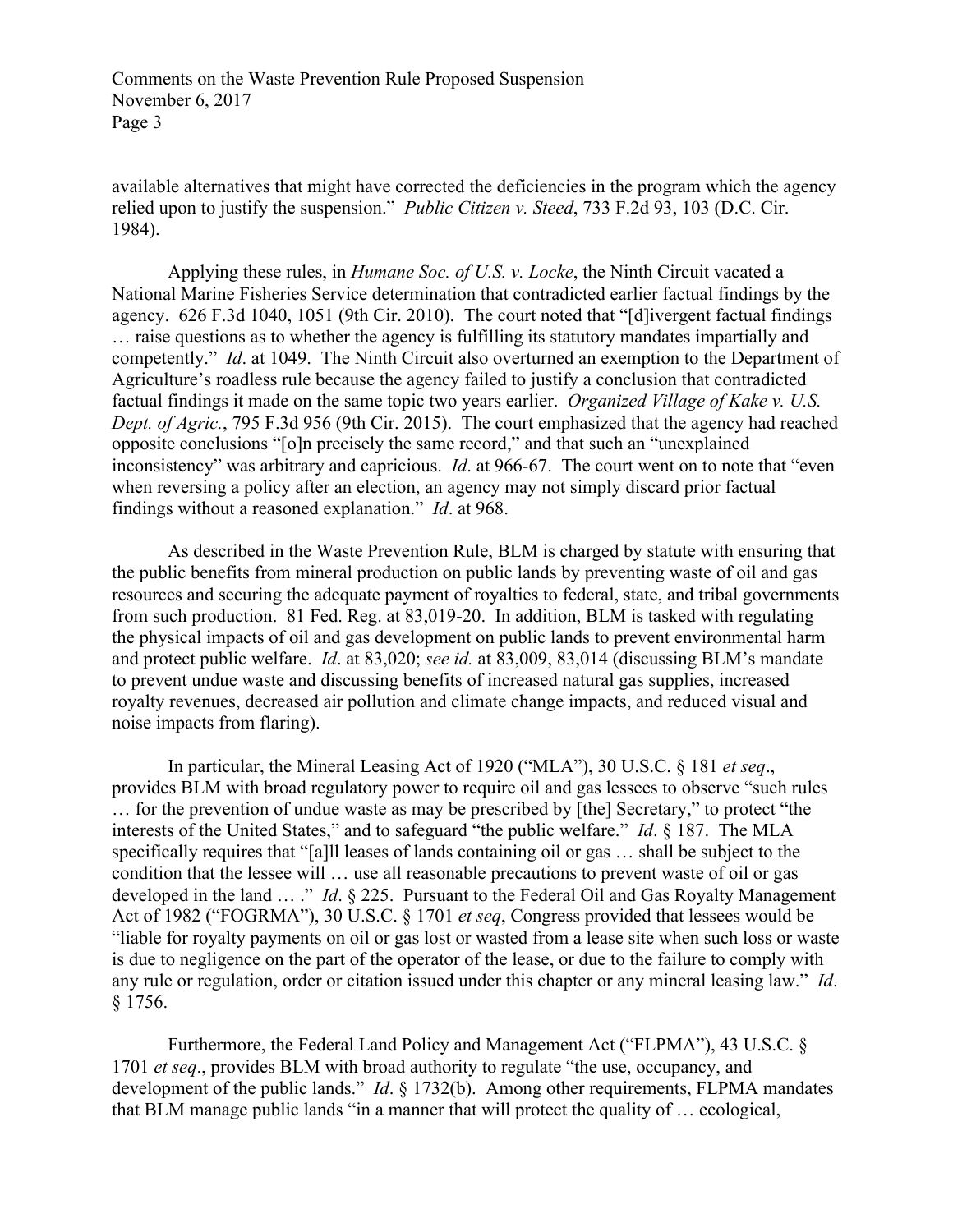environmental, [and] air and atmospheric ... values," *id*. § 1701(a)(8), and provides BLM with authority to take any action, by regulation or otherwise, "necessary to prevent unnecessary or undue degradation of the lands." *Id*. § 1732(b). BLM has similar authority over tribal lands pursuant to the Indian Mineral Leasing Act of 1938, 25 U.S.C. §§ 396a–396g, and the Indian Mineral Development Act of 1982, 25 U.S.C. §§ 2101–08.

As BLM recognized in the Waste Prevention Rule, while oil and gas production in the United States has increased dramatically over the past decade due to technological advances such as hydraulic fracturing and directional drilling, the public has not fully benefitted from this increase in domestic energy production because it "has been accompanied by significant and growing quantities of wasted natural gas." 81 Fed. Reg. at 83,009, 83,014. For example, between 2009 and 2015, nearly 100,000 oil and gas wells on federal land released approximately 462 billion cubic feet of natural gas through venting and flaring, enough gas to serve about 6.2 million households for a year. *Id*. at 83,009. In 2014, operators vented and flared approximately 4.1 percent of the total production from BLM-administered leases, or enough natural gas to supply 1.5 million households for a year. *Id*. at 83,010.

Prior to 2016, BLM's regulatory scheme governing the minimization of resource waste had not been updated in over three decades. *Id*. at 83,008. Several oversight reviews, including those by the Government Accountability Office ("GAO") and the Department of the Interior's Office of the Inspector General, specifically called on BLM to update its "insufficient and outdated" regulations regarding waste and royalties. *Id*. at 83,009-10. The GAO specifically noted that "around 40 percent of natural gas estimated to be vented and flared on onshore Federal leases could be economically captured with currently available control technologies." *Id*. at 83,010. The reviews recommended that BLM require operators to augment their waste prevention efforts, afford the agency greater flexibility in rate setting, and clarify policies regarding royalty-free, on-site use of oil and gas. *Id*.

BLM responded to these reports by initiating the development of a rule in 2014 to update its existing regulations on these issues. *Id*. The final Waste Prevention Rule, promulgated in November 2016, sets forth new regulations to reduce waste of natural gas from venting, flaring, and equipment leaks during oil and gas production activities. *Id*. at 83,010-13. As BLM stated:

Venting, flaring, and leaks waste a valuable resource that could be put to productive use, and deprive American taxpayers, tribes, and States of royalty revenues. In addition, the wasted gas may harm local communities and surrounding areas through visual and noise impacts from flaring, and contribute to regional and global air pollution problems of smog, particulate matter, and toxics (such as benzene, a carcinogen). Finally, vented or leaked gas contributes to climate change, because the primary constituent of natural gas is methane, an especially powerful greenhouse gas (GHG), with climate impacts roughly 25 times those of carbon dioxide (CO2), if measured over a 100-year period, or 86 times those of CO2, if measured over a 20-year period. Thus, measures to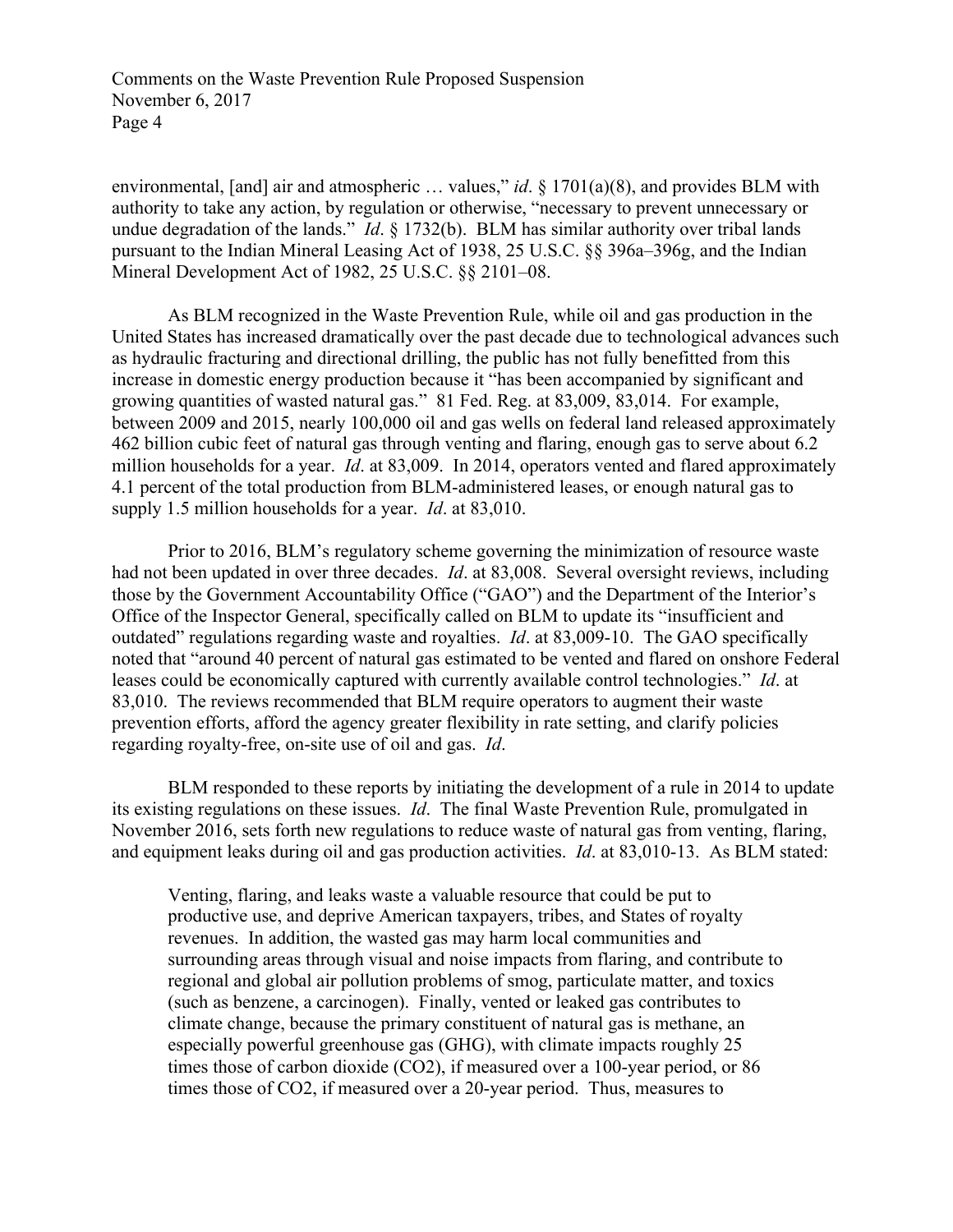> conserve gas and avoid waste may significantly benefit local communities, public health, and the environment.

*Id.* at 83,009. The Rule is designed to force considerable reductions in waste from flaring (49) percent) and venting (35 percent), saving and putting to use up to 41 billion cubic feet of gas per year. *Id*. at 83,014. In addition, the Rule would avoid an estimated 175,000-180,000 tons of methane emissions per year and reduce emissions of volatile organic compounds ("VOCs"), including benzene and other hazardous air pollutants, by 250,000–267,000 tons per year. *Id*.

The Proposed Suspension achieves none of BLM's statutory mandates and, without explanation, simply ignores the important reasons articulated for promulgation of the Waste Prevention Rule less than one year ago. BLM provides absolutely no justification regarding how the Proposed Suspension will prevent waste, ensure the adequate payment of royalties, or protect the public interest. To the contrary, BLM admits that the benefits of the Rule in reducing waste, increasing royalty payments, and cutting air pollution and greenhouse gas emissions will not be achieved. 82 Fed. Reg. at 46,464-65 ("BLM's proposed rule would temporarily suspend or delay almost all of the requirements in the 2016 final rule that we estimated would generate benefits of gas savings or reductions in methane emissions.").

While BLM claims that it "is exercising its inherent authority to reconsider the 2016 final rule," *id*., it has failed to provide any "reasoned analysis" for this drastic change in position. *See State Farm*, 463 U.S. at 43. The unexplained inconsistencies between the Waste Prevention Rule and the Proposed Suspension constitute "a reason for holding an interpretation to be an arbitrary and capricious change." *Nat'l Cable & Telecomms. Ass'n,* 545 U.S. at 981; *see also Fox*, 556 U.S. at 515. Moreover, BLM's citation to *Ivy Sport Med., LLC v. Burwell*, 767 F.3d 81 (D.C. Cir. 2014) as a legal basis for this "inherent authority," 82 Fed. Reg. at 46,460 n.3, is unhelpful given that the court was discussing an agency's "authority for timely administrative reconsideration" and ultimately found that the agency had violated the APA by ignoring notice and comment requirements. *Ivy Sport Med*., 767 F.3d at 86-89. BLM has also failed to consider alternative solutions to address any alleged problems with the Rule, such as through the issuance of guidance or making adjustments necessary to clarify certain provisions, rather than suspending the key provisions of the Rule. *See Public Citizen v. Steed*, 733 F.2d at 103.

#### **II. BLM's Primary Rationale for the Proposed Suspension Regarding Costs to Operators Does Not Justify Suspension of the Waste Prevention Rule and is Contradicted by the Agency's Own Findings.**

The primary rationale cited in the Proposed Suspension is that "BLM is currently reviewing the 2016 final rule and wants to avoid imposing temporary or permanent compliance costs on operators for requirements that may be rescinded or significantly revised in the near future." 82 Fed. Reg. at 46,458. However, this is not a legitimate basis for suspending the requirements of a validly promulgated rule. In the rulemaking record for the Waste Prevention Rule, BLM conducted a regulatory impact analysis ("2016 RIA") and found that implementation costs for "individual operators would be small, even for businesses with less than 500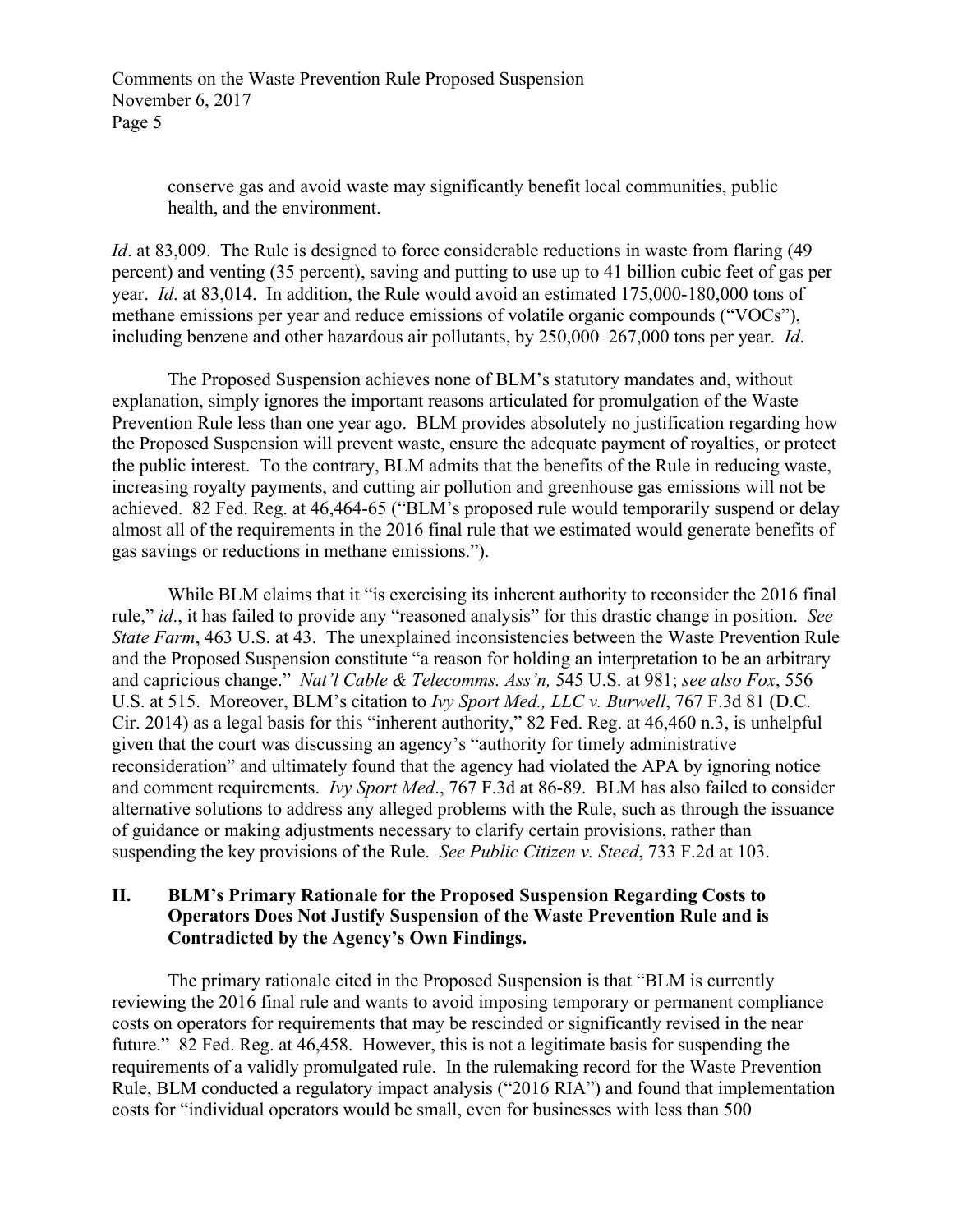employees." *See* 81 Fed. Reg. at 83,013. Specifically, BLM estimated that average costs for a "representative small operator" would "result in an average reduction in profit margin of 0.15 percentage points." *Id*. at 83,013-14 (citing 2016 RIA at 129).

While BLM now suggests that it may have "underestimated costs" and that the Rule "poses a substantial burden on industry," 82 Fed. Reg. at 46,459, its updated regulatory impact analysis ("2017 RIA") for the Proposed Suspension admits that the agency has "not revisited the estimated compliance costs of the 2016 final rule." 2017 RIA at 25. To the contrary, BLM's new analysis "draws heavily" on the previous analysis conducted for the final Rule, concludes that the Proposed Suspension will increase the profit margin for small operators by just 0.17 percentage points, and admits that such an amount is insignificant. 2017 RIA at 2, 45 n.30 (increase in profit margin is "unlikely to achieve the level of being significant"); *see* 82 Fed. Reg. at 42,465 ("We do not believe that the proposed rule would substantially alter the investment or employment decisions of firms"), 42,466 ("BLM believes that the proposed rule would not have a significant economic impact on a substantial number of small entities… . [T]he average reduction in compliance costs associated with this proposed rule would be a small fraction of a percent of the profit margin for small companies, which is not a large enough impact to be considered significant.").

In sum, by BLM's own admission, the Waste Prevention Rule does not impose significant compliance costs on industry and likely has no impact on the development of federal oil and gas resources. Given that BLM also recently found that the Rule would "enhance our nation's natural gas supplies, boost royalty receipts for American taxpayers, tribes, and States, reduce environmental damage from venting, flaring, and leaks of gas, and ensure the safe and responsible development of oil and gas resources," 81 Fed. Reg. at 83,009, its rationale for the Proposed Suspension runs counter to the evidence before the agency and fails to provide a reasoned basis for suspending the Rule's requirements. *See State Farm*, 463 U.S. at 42-43. Moreover, BLM's "[d]ivergent factual findings…raise questions as to whether the agency is fulfilling its statutory mandates impartially and competently." *Locke*, 626 F.3d at 1049.

# **III. BLM's Reliance on Executive Order 13783 and Secretarial Order 3349 to Justify the Proposed Suspension Fails to Provide the "Reasoned Explanation" Required by the APA.**

BLM also contends that its ongoing review of the Waste Prevention Rule, during which time its seeks to delay or suspend the Rule's requirements, is based on direction from Executive Order 13783 and Secretarial Order 3349 to review any rules that unnecessarily burden domestic energy production. 82 Fed. Reg. at  $46,459$ <sup>3</sup> However, BLM's decision to rely on these orders

<sup>&</sup>lt;sup>3</sup> BLM also cites direction from Executive Order 13771, entitled "Reducing Regulation and Controlling Regulatory Costs,'' which requires federal agencies to take proactive measures to reduce the costs associated with complying with federal regulations. 82 Fed. Reg. at 46,459. However, it is unclear how the Proposed Suspension achieves the goals of this order given that it *(continued…)*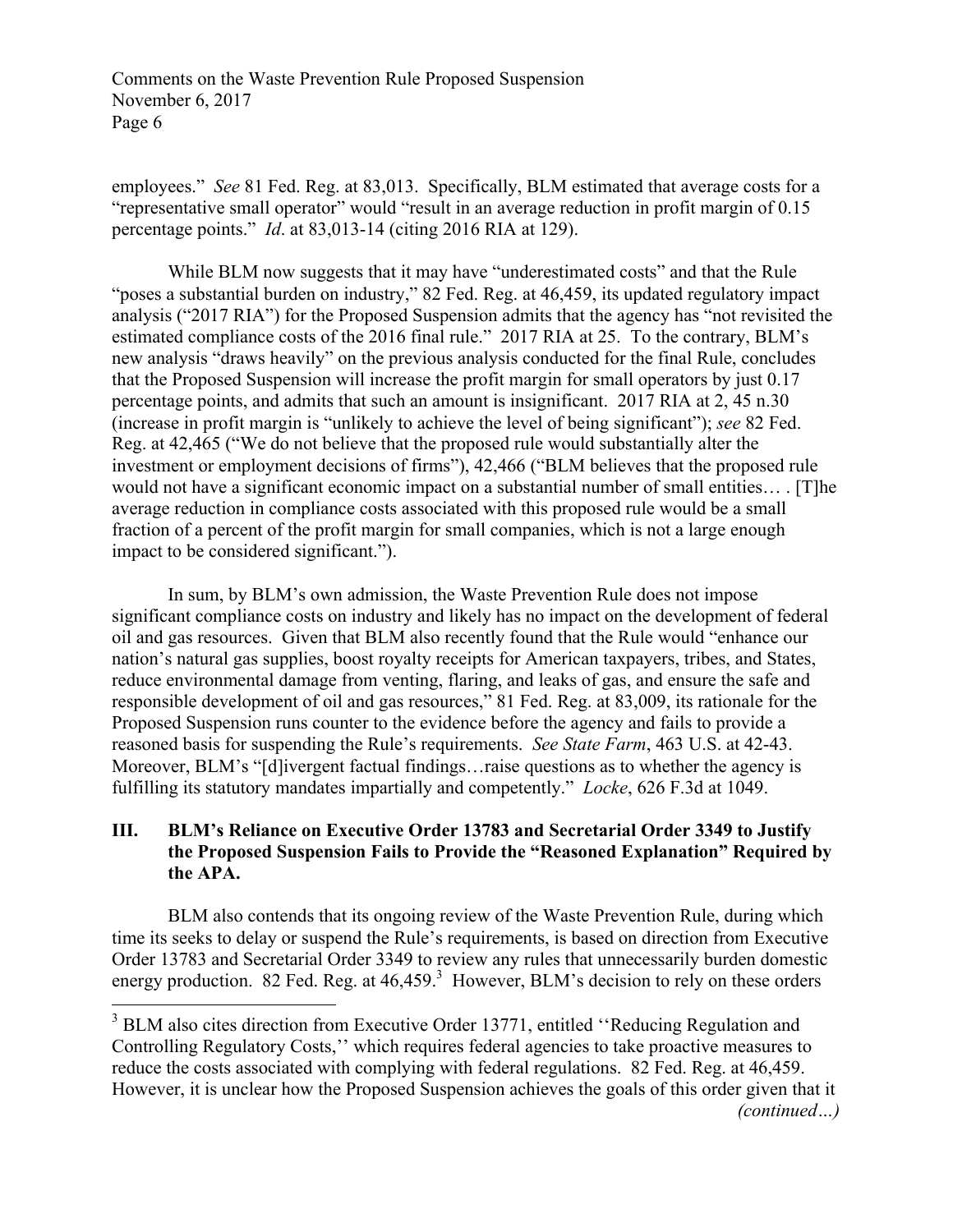to justify the Proposed Suspension fails to provide the "reasoned explanation" required by the APA. This is especially true given that BLM has yet to detail what, if any, regulations it may propose as a result of this ongoing review.

Executive Order 13783 directs agencies to review regulations that "unduly burden the development of domestic energy resources beyond the degree necessary to protect the public interest or otherwise comply with the law." Executive Order 13783, Sec. 1, 82 Fed. Reg. 16,093 (Mar. 31, 2017). The Executive Order further defines "burden" as "to unnecessarily obstruct, delay, curtail, or otherwise impose significant costs on the siting, permitting, production, utilization, transmission, or delivery of energy resources." *Id*., Sec. 2(b). Secretarial Order No. 3349, which was promulgated just one day after Executive Order 13783, directs BLM to review the Waste Prevention Rule to determine whether it is consistent with Section 1 of Executive Order 13783.

BLM claims that its "initial review" of the Rule "found that some provisions of the rule appear to add regulatory burdens that unnecessarily encumber energy production, constrain economic growth, and prevent job creation." 82 Fed. Reg. at 46,459. However, this "initial review" has not been made public and is otherwise not part of the rulemaking record.<sup>4</sup> Moreover, elsewhere BLM states that the Proposed Suspension will not "significantly impact the price, supply, or distribution of energy," or "substantially alter the investment or employment decisions" of operators. *Id*. at 46,465; *see* 2017 RIA at 2 ("The proposed rule would not adversely affect in a material way the economy, a sector of the economy, productivity, competition, [or] jobs… . Additionally, the proposed rule would not have a significant economic impact on a substantial number of small entities."), 40 ("we do not expect that the proposed rule would significantly impact the price, supply, or distribution of energy"); 44 ("We do not believe

*(…continued)*

 $\overline{a}$ 

 $4$  On October 24, 2017, the U.S. Department of the Interior released a document entitled, "Final" Report: Review of the Department of the Interior Actions that Potentially Burden Domestic Energy" ("Final Report"), *available at*:

https://www.doi.gov/sites/doi.gov/files/uploads/interior\_energy\_actions\_report\_final.pdf. The Final Report states that "BLM conducted an initial review of the rule and found that it was inconsistent with the policy stated in [Executive Order 13783] that 'it is in the national interest to promote clean and safe development of our nation's vast energy resources, while at the same time avoiding regulatory burdens that unnecessarily encumber energy production, constrain economic growth, and prevent job creation.'" Final Report at 8. The Final Report then states that "BLM is currently drafting a proposed rule that would eliminate overlap with the Environmental Protection Agency's (EPA) Clean Air Act authorities while also clarifying regulatory provisions related to the beneficial use of gas on Federal and Indian lands." *Id*. at 8-9. BLM has not indicated when this proposed rule would be released.

is not tied to any new regulations. *See* Executive Order 13771, Sec. 2, 82 Fed. Reg. 9,339 (Feb. 3, 2017).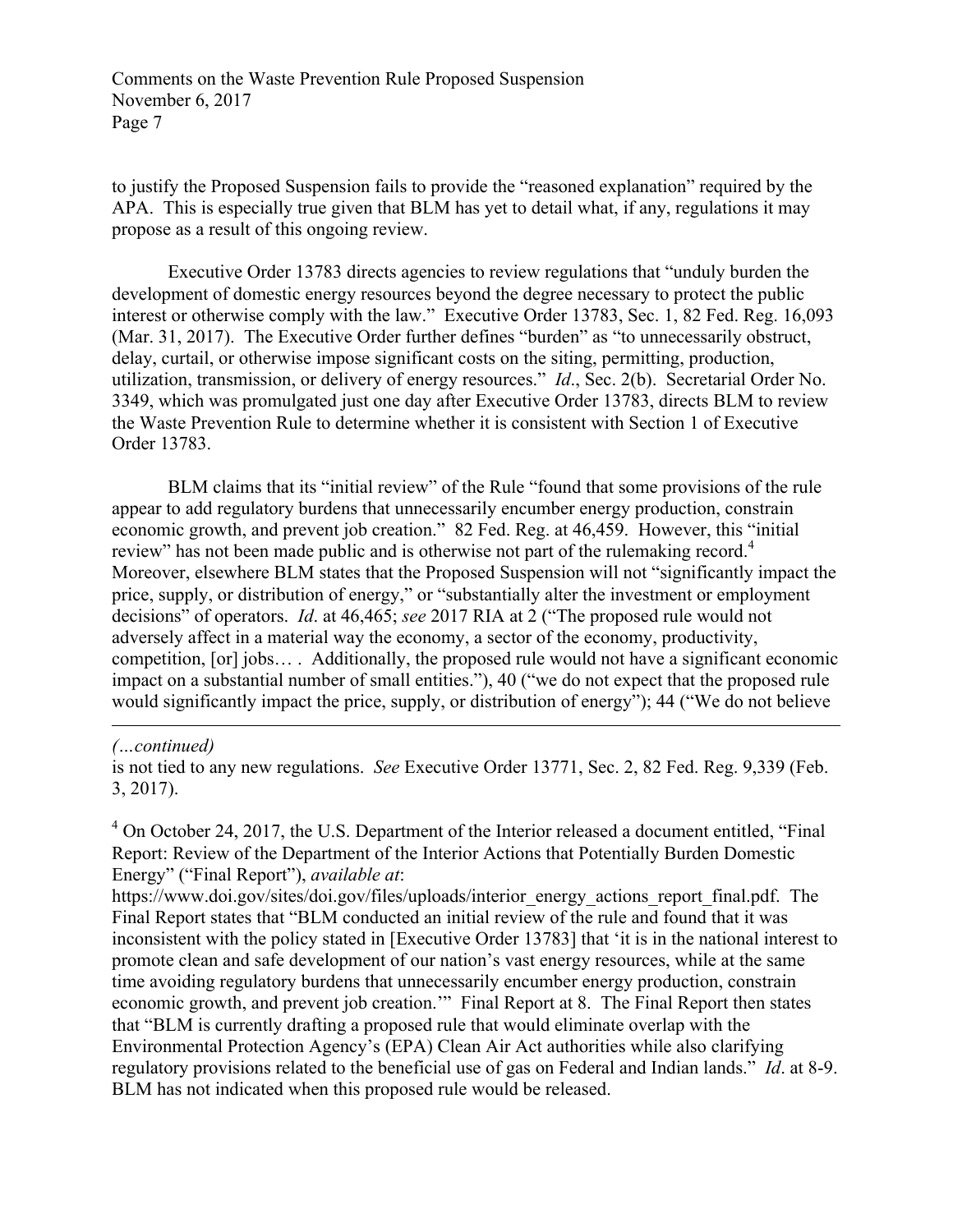that the proposed rule would substantially alter the investment or employment decisions of firms"), 51 ("BLM believes that the rule would not have a significant economic impact on a substantial number of small entities").

Consequently, the record demonstrates that the Waste Prevention Rule does not "burden the development of domestic energy resources," "or encumber energy production, constrain economic growth, and prevent job creation." Moreover, considering the increased pollution that will result from the Proposed Suspension, BLM has failed to address the other provisions of Executive Order 13783, including that "all agencies should take appropriate actions to promote clean air and clean water for the American people." *See* Executive Order 13783, Section 1(d), 82 Fed. Reg. at 16,093. As the U.S. District Court for the Northern District of California recently stated in rejecting BLM's attempt to postpone certain requirements of the Waste Prevention Rule, "[n]ew presidential administrations are entitled to change policy positions, but to meet the requirements of the APA they must give reasoned explanations for those changes and 'address [the] prior factual findings' underpinning a prior regulatory regime." *State of California, et al. v. U.S. Bureau of Land Mgmt., et al*., --- F. Supp. 3d ---, 2017 WL 4416409, \*11 (N.D. Cal. Oct. 4, 2017) (quoting *Organized Village of Kake*, 795 F.3d at 966). No such explanation has been provided here.

In sum, BLM's alleged compliance with Executive Order 13783 or Secretarial Order 3349 cannot provide the reasoned basis for the Proposed Suspension required by the APA. *State Farm*, 463 U.S. at 42.

# **IV. BLM Has Improperly Predetermined the Outcome of its Proposed Suspension.**

Finally, while BLM has published the Proposed Suspension for notice and comment pursuant to Section 553 of the APA, 5 U.S.C. § 553, it has already publicly stated its intention to suspend and delay the Rule's requirements and thus predetermined the outcome of this rule making. Among other things, in two documents filed in federal district court on October 20, 2017 — weeks before the close of the comment period — BLM or its counsel stated that:

- "BLM anticipates that the final Suspension Rule *will be published* in the Federal Register *no later than* December 8, 2017."5
- "BLM *expects to publish* the final [Suspension Rule] by December 8, 2017." <sup>6</sup>

 $5$  Declaration of Timothy R. Spisak, Acting Assistant Director, Energy, Minerals & Realty Management Directorate of the Bureau of Land Management, Dkt. No. 155-1, *State of Wyoming, et al. v. U.S. Dept. of the Interior, et al*., Case No. 16-cv-00285-SWS, at ¶ 11 (emphasis added).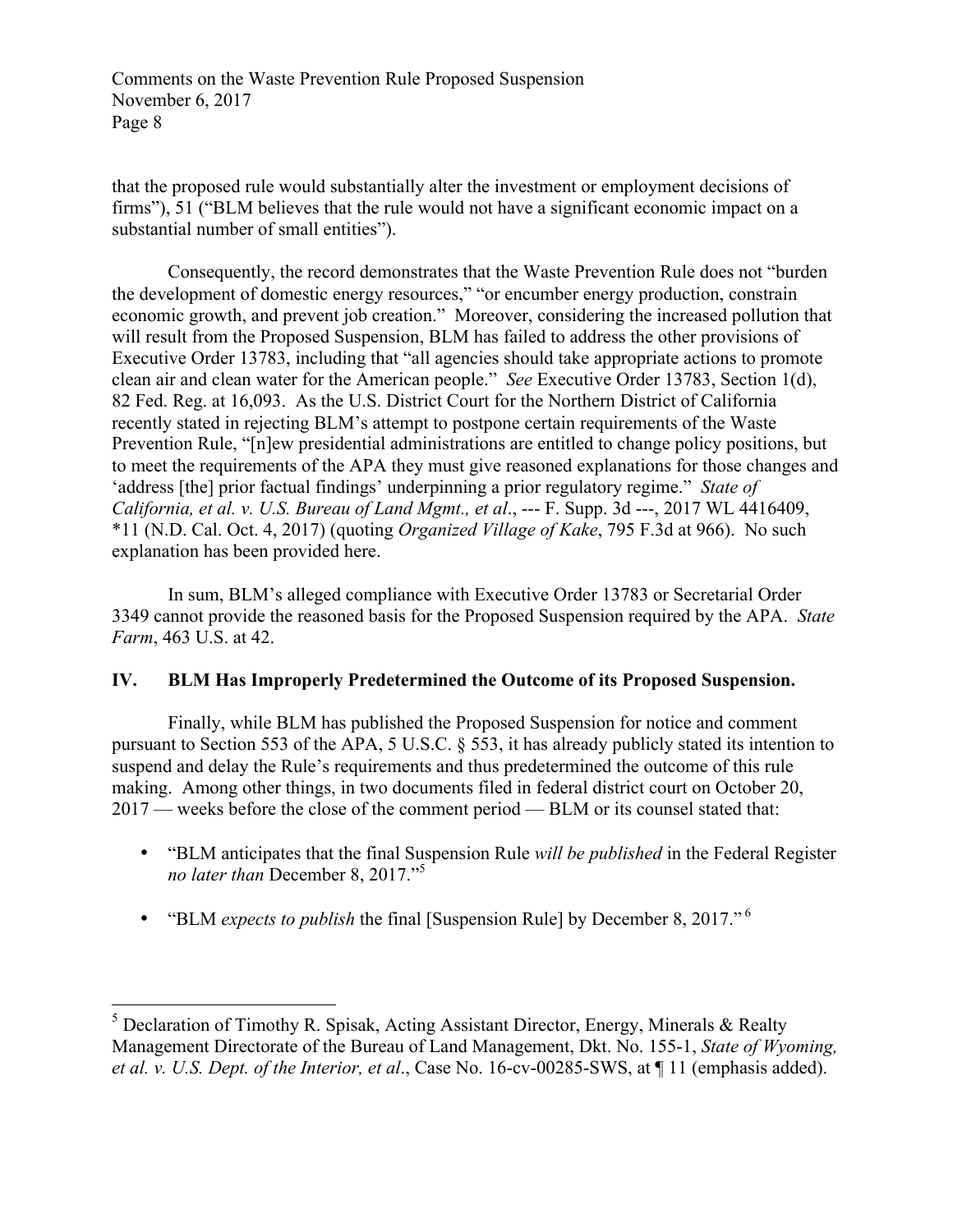- "BLM *will utilize* the twelve-month period while the majority of the Waste Prevention Rule is suspended to prepare and complete the Revision Rule… ."<sup>7</sup>
- "*Once the Suspension Rule is completed, it will provide* the immediate relief sought by [Industry] Petitioners... ."<sup>8</sup>
- "*Once the final Suspension Rule has been published*, and Petitioners have thereby been afforded relief from the regulatory requirements underlying their complaints...  $\cdot^{9, 10}$

BLM has left no doubt regarding what the outcome of the Proposed Suspension will be, regardless of the public comments that it receives during the rulemaking process. This prejudged, political conclusion precludes any meaningful public participation in the rule making process and violates the APA. *See Int'l Snowmobile Mfrs. Ass'n v. Norton*, 340 F. Supp. 2d 1249, 1261-64 (D. Wyo. 2004) (agency comments made before administrative process was complete "indicate a prejudged political conclusion" in violation of the APA).

*(…continued)*

 $\overline{a}$ 

<sup>7</sup> *Id*. at 3 (emphasis added).

<sup>8</sup> *Id*. at 4 (emphasis added).

<sup>9</sup> *Id.* at 5 (emphasis added).

 $6$  Federal Respondents' Motion for an Extension of the Merits Briefing Deadlines, Dkt. No. 155, *State of Wyoming, et al. v. U.S. Dept. of the Interior, et al*., Case No. 16-cv-00285-SWS, at 3 (emphasis added).

<sup>&</sup>lt;sup>10</sup> According to BLM, the Proposed Suspension is "a major rule under 5 U.S.C. § 804(2)." 82 Fed. Reg. at 46,466. Consequently, any final suspension or delay of the Waste Prevention Rule cannot take effect until at least 60 days after publication in the Federal Register. *See* 5 U.S.C. § 801(a)(3).